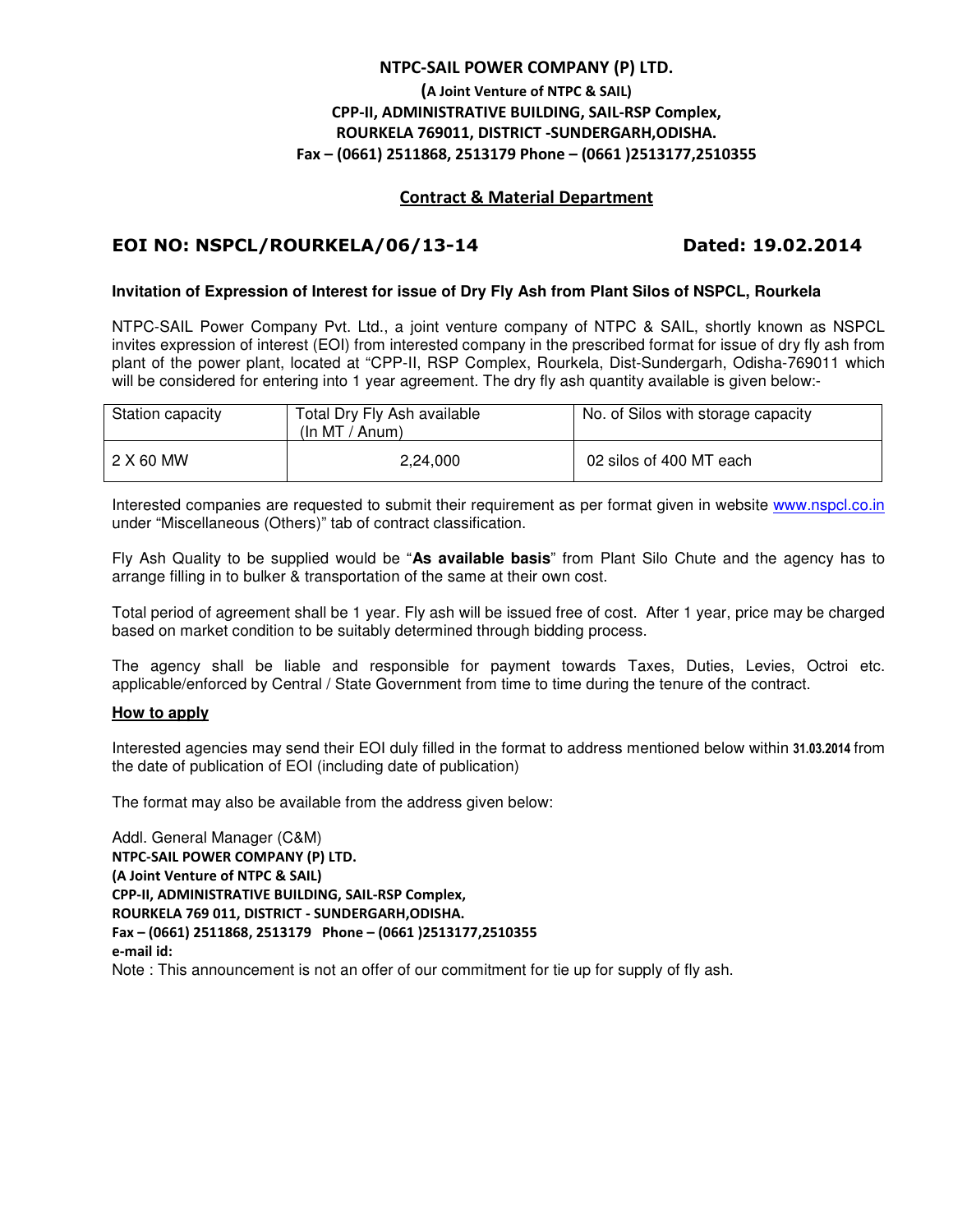# **Format**

(On the company's letter head duly signed by Authorized Signatory with Company's Seal)

# **EOI for Issue of fly ash from**

**NTPC-SAIL POWER COMPANY (P) LTD. (A Joint Venture of NTPC & SAIL) CPP-II, ADMINISTRATIVE BUILDING, SAIL-RSP Complex, ROURKELA 769011, DISTRICT SUNDERGARH, ODISHA. Fax – (0661) 2511868, 2513179 Phone – (0661)2513177,2510355 e-mail id:** 

- 1. Name of the interested Company & Address :
- 2. Name of the Contract Person with Telephone No., e-mail id, Fax & Mobile No.  $\hspace{1.6cm}$ :
- 3. Nature of Business of the Company :
- 4. Classification of the Company :
- 5. End/ Final product of the Company :
- 6. Average Annual turnover of the company :
- 7. Total Requirement of Fly Ash in MT per anum: